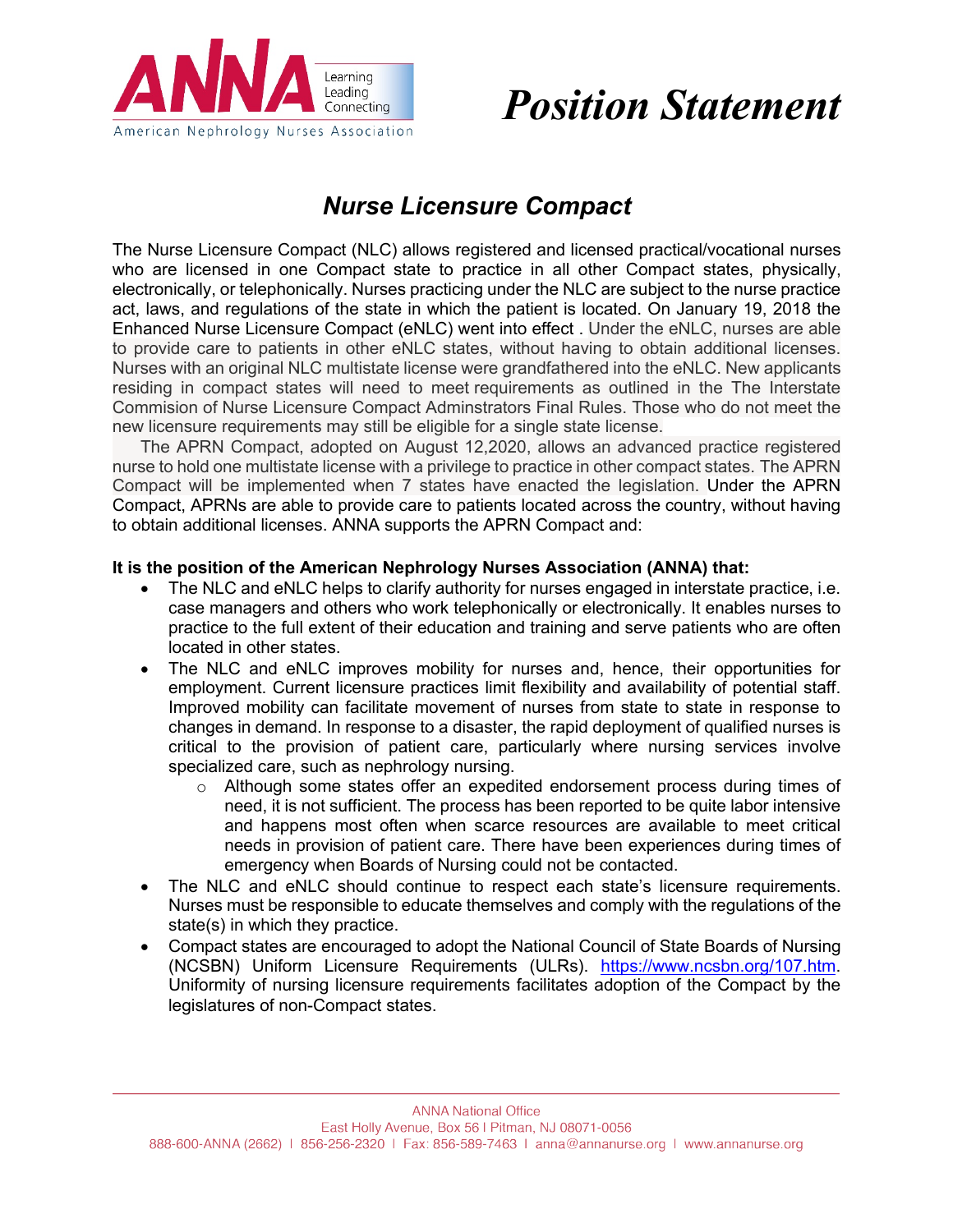# Page 2

Nurse Leadership Compact Position Statement

- ANNA members can be instrumental in educating their nurse colleagues and the public on the reasons their state should adopt the NLC and eNLC and its clear benefits to the provision of nursing care.
- Nephrology nurses in non-Compact states should advocate for inclusion in the Compact through their state boards of nursing and legislators.
- Although the APRN Compact has not taken effect, the need is evident:
	- $\circ$  The Affordable Care Act (ACA) creates a greater need for flexibility as more patients seek care by APRNs related to a shortage of primary care physicians.
	- $\circ$  Access to health care in rural settings may mandate greater flexibility in allowing APRNs to practice across state lines.
	- o Inclusion of APRNs in an agreement similar to the NLC has the potential to improve and increase patient access to care.
	- $\circ$  ANNA supports the work of The National Council of State Boards of Nursing on a similar compact for APRNs.
- APRN should advocate for inclusion by their state in the APRN Compact. Benefits of the APRN compact will not be implemented until 7 states have joined.

## **Background and Rationale**

The changing landscape of health care delivery requires services to be provided in an integrated and coordinated manner, particularly when the services are provided to patients with complex, chronic, and costly medical conditions. The ability to provide specialized nursing care to patients remotely via telephonic or telenursing Case Management (CM) is critical to improving outcomes and reducing costs. With the implementation of the ACA and the growth of integrated health care, such CM programs will become increasingly important, and the removal of barriers to care delivery is critical.

Participation in the NLC and eNLC facilitates the movement of nurses during disasters or other times of nursing shortage. Non-Compact state status was cited as one reason for staffing shortages as in Hurricane Sandy in 2012 and during the COVID-19 pandemic in 2020. As of February 2021, 34 states participate in the NLC and eNLC

## **References**

Institute of Medicine. (2010). *The future of nursing: Leading change, advancing health.* Retrieved from http://www.nap.edu/catalog/12956.html

Kidney Community Emergency Response (KCER). (nd). Professional resources. Retrieved from http://kcercoalition.com/en/resources/professional-resources/

National Council of State Boards of Nursing. (nd). eNLC implementation FAQs. Retrieved from https://www.ncsbn.org/nlc-faqs.htm

National Council of State Boards of Nursing. (nd). APRN compact. Retrieved from https://www.aprncompact.com/about.htm

National Council of State Boards of Nursing. (nd). APRN Compact. Retrieved from https://www.ncsbn.org/aprn-compact.htm